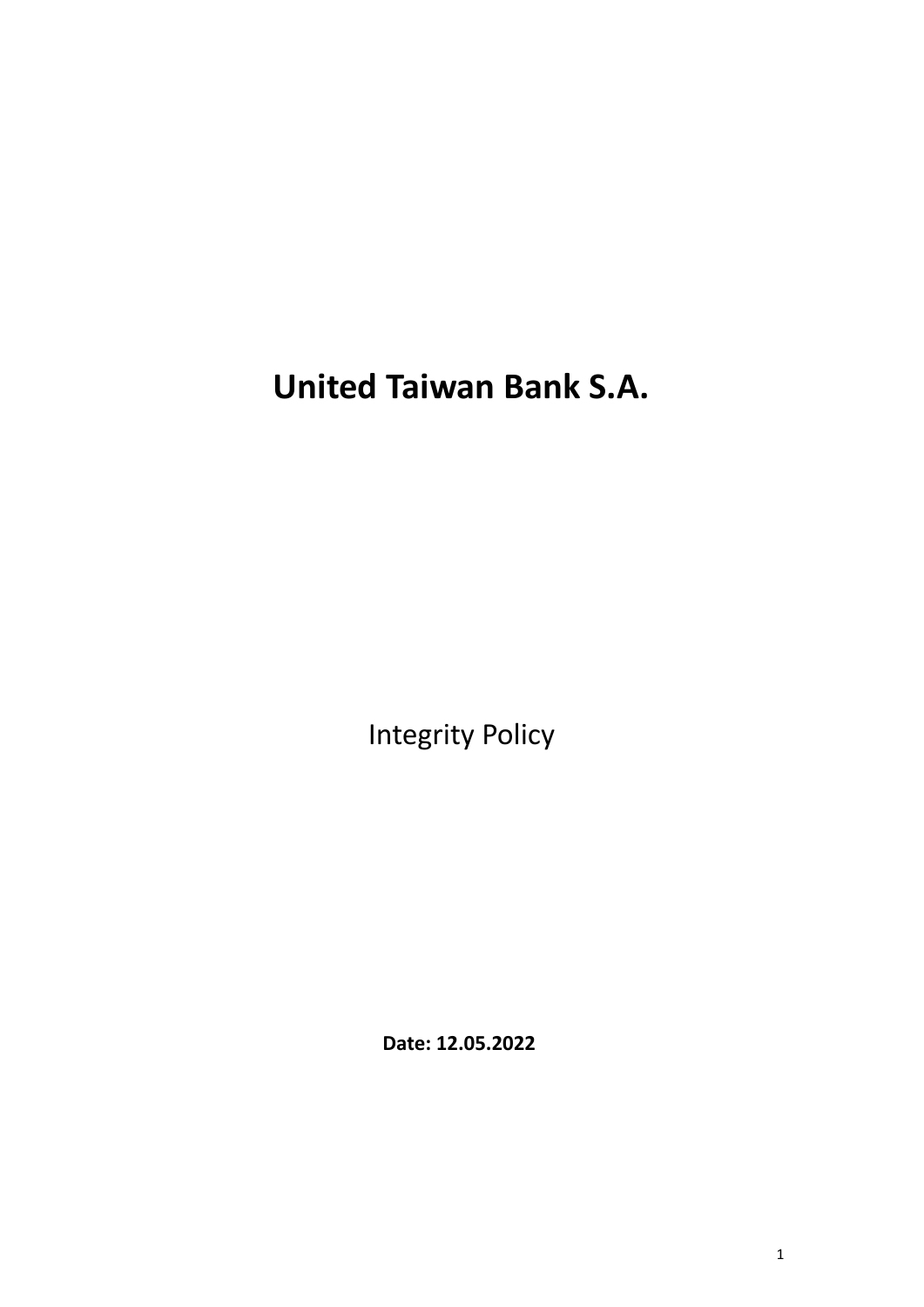### 1 **Objectives**

In order to foster a corporate culture of integrity management and sound development of United Taiwan Bank (the Bank or "UTB"), the Integrity Policy (the Policy) is specifically formulated.

### 2 **Definition of the benefits**

"The benefits" in the Policy means any valuable things, including money, endowments, commissions, positions, services, preferential treatment or rebates of any type or in any name.

# 3 **Definition of the Bank's personnel**

The Bank's personnel in the Policy mean directors, supervisors, managers, employees, and mandatories of the Bank or persons having substantial control over the Bank.

The personnel of the Bank presumably acted as the personnel of the Bank by providing, promising, requesting or receiving any form or name of benefits from a third party.

### 4 **Prevention of unethical conduct**

When engaging in commercial activities, the Bank's personnel shall not directly or indirectly offer, promise to offer, request or accept any improper benefits, nor commit unethical acts including breach of ethics, illegal acts, or breach of fiduciary duty ("unethical conduct") for purposes of acquiring or maintaining benefits.

Parties referred to the preceding paragraph include civil servants, political candidates, political parties or members of political parties, governmentowned or private-owned businesses or institutions, and their directors, supervisors, managers, employees or substantial controllers or other stakeholders.

#### 5 **Compliance of relevant laws or regulations and policies and procedures of the Bank**

The Bank shall comply with the Belgian and EU laws and regulations as the underlying basic premise to facilitate integrity.  $12$ 

The Bank personnel shall comply with laws and regulations when conducting business and adhere to the policies and procedures approved by the Bank.

 $1$  As to Fiscal Matters, it is the policy of the bank to act in an irreproachable way. The bank will not collaborate directly or indirectly with customers asking the bank to help them to avoid fiscal obligations. Reference is made on this to the NBB circular NBB\_2021\_17 and to the bank's fiscal prevention policy. The bank will furthermore avoid the establishment of special mechanisms as defined in the NBB circular NBB 2021\_16 and also referred to in the bank's fiscal prevention policy. It is furthermore the bank's policy to prevent any complicity with a customer to effect fiscal fraud as defined in article 327&5 of the code of income taxes dated 1992 and in the Law of 02.06.2021 on combatting fraud.

As to GDPR (General Data Protection Regulation), guidelines (in accordance with EU GDPR Regulation of 14 April 2016 and the Belgian GDPR Law of 05 September 2018) are in place which include the principles relating to Personal Data Protection, the rights of the data subjects, the data breach policy, the personal data destruction procedure and the international transfer of personal data. It is the policy of the Bank that all staff members should strictly follow the guidelines in irreproachable way.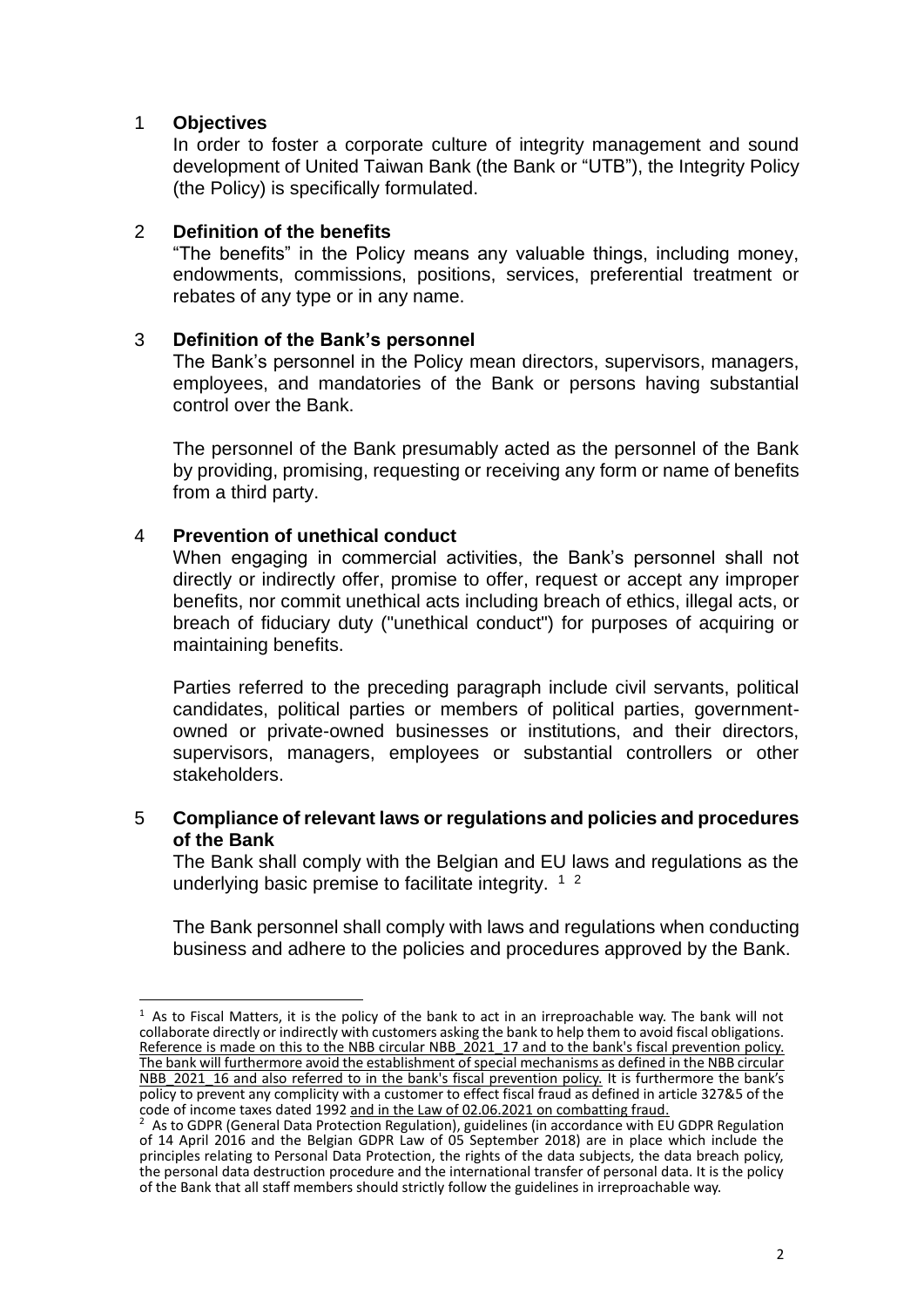# 6 **Corporate governance with integrity**

The Bank should formulate a policy, approved by the Board of Directors, based on integrity under a clean, transparent and responsible business philosophy, and establish good corporate governance and risk control mechanisms to create an operational environment for sustainable development.

# 7 **Disclosure**

The Bank shall request its Board of Directors and Senior Management to issue a Statement of Compliance with the Policy and require in the terms of the employment that the employees comply with such policy.

The Bank shall disclose the Policy and the Commitment of the Board of Directors and the Senior Management regard to the implementation of the Policy on its websites so that service providers, customers or other businessrelated institutions and personnel can clearly understand the Bank's integrity management philosophy and standards.

The Bank shall compile documented information on the Policy, the statement of compliance and the implementation of the Policy mentioned in the first and second paragraphs and retain said information properly.

# 8 **Conduct business with integrity manners**

The Bank shall engage in commercial activities in a fair and transparent manner based on the principle of integrity. <sup>3</sup>

The Bank shall avoid any dealings with persons whom have records involved in unethical conduct.

When entering into contracts with service providers, the Bank is advised to include the terms in such contract requiring compliance with the Policy and that in the event the service provider are involved in unethical conduct, the Bank may at any time terminate the contracts.

# 9 **Prohibition and collection of improper benefits**

When conducting business, the Bank and its personnel may not directly or indirectly offer, promise to offer, request, or accept any improper benefits, including rebates, commissions, facilitation payment, in whatever form to or from clients, agents, contractors, suppliers, public servants, or other stakeholders, only if it is allowed by the laws or regulations in Belgium or the EU.

# 10 **Contribution to political matters**

The Bank's direct or indirect contributions to political parties or organizations

<sup>&</sup>lt;sup>3</sup> The customer has therefore to be sure any complaint is handled in a professional and objective manner. A customer complaint procedure has been set up to this end handling customer complaints in order to implement the control of the reputational and operational risk and following thus good banking practices.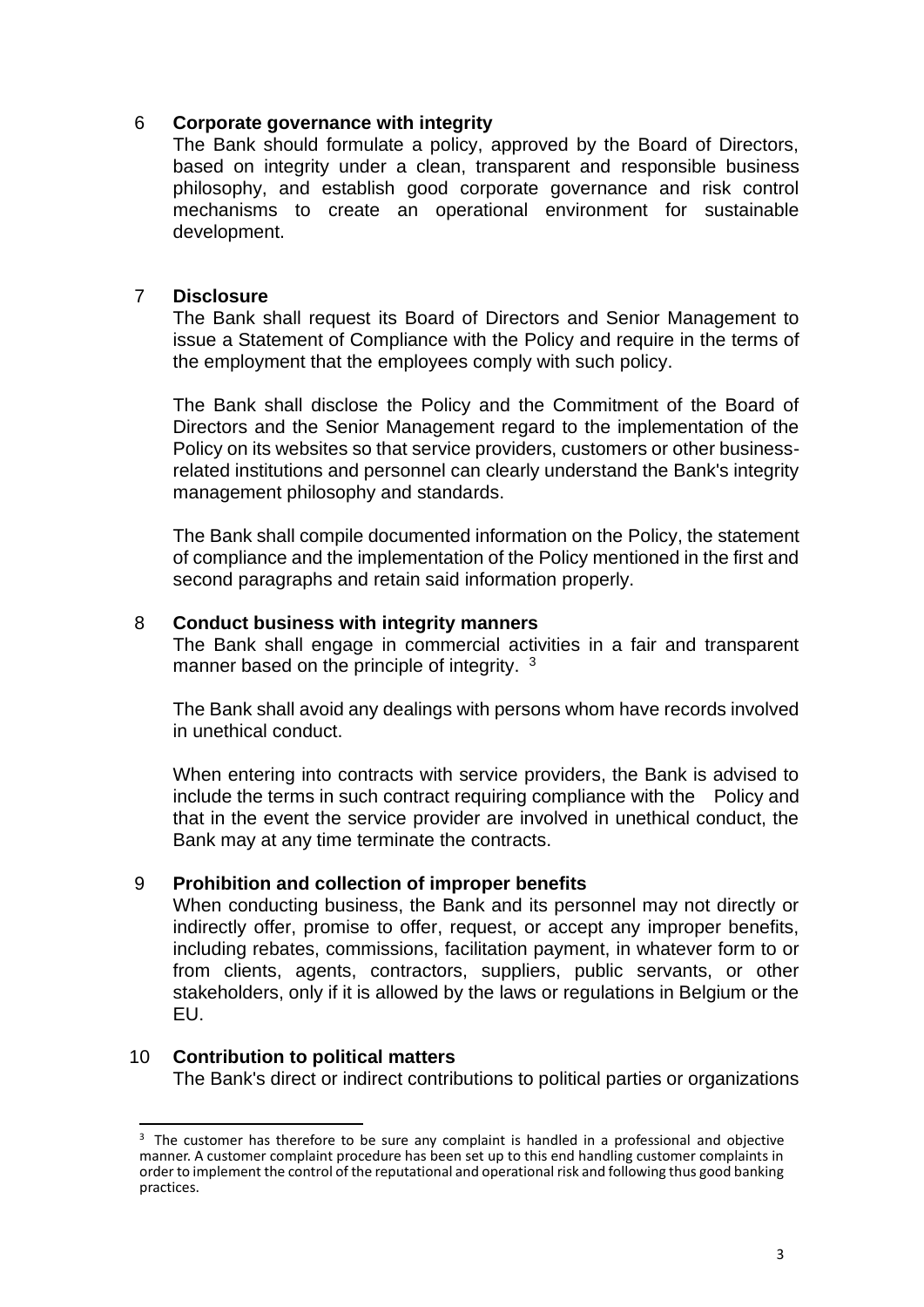or individuals involved in political activities shall comply with the relevant law and shall not be used to obtain commercial benefits or trading advantages.

# 11 **Prevention of bribery**

Donations or sponsorships provided by the Bank shall be handled in accordance with internal operating procedures and relevant laws and regulations, and no bribes may be provided in disguise. <sup>4</sup>

# 12 **Prevention of infringement of intellectual property rights**

The Bank and its personnel shall abide by the intellectual property related laws and regulations, the company's internal operating procedures and contractual provisions; without the consent of the intellectual property rights holder, they shall not use, leak, dispose of, damage or otherwise infringe intellectual property rights.

# 13 **Prohibition of unfair competition**

The Bank shall engage in business activities in accordance with applicable competition laws and regulations, and may not fix prices, make rigged bids, establish limits in production and quotas, or share or divide markets by allocating customers, suppliers, territories, or lines of commerce.

# 14 **Prevent goods or services from harming interested parties**

In the course of research and development, procurement, manufacture, provision, or sale of products and services, the Bank and its personnel shall observe applicable laws and regulations and international standards to ensure the transparency of information about, and safety of, their products and services. They shall also adopt and publish a policy on the protection of the rights and interests of consumers or other stakeholders, and carry out the policy in their operations, with a view to preventing their products and services from directly or indirectly damaging the rights and interests, health, and safety of consumers or other stakeholders.

# 15 **Prohibition of unreasonable gifts, entertainment or other improper benefits**

The Bank and its personnel shall not directly or indirectly offer or accept any unreasonable presents, hospitality or other improper benefits to establish business relationship or influence commercial transactions.

# 16 **The patterns of the benefits**

Except under one of the following circumstances, when providing, accepting, promising, or requesting, directly or indirectly, money, endowments, services, preferential treatment, hospitality, entertain or other benefits, UTB and its personnel shall comply with the relevant laws or regulations in Belgium or EU and the Policy shall have been carried out:

<sup>&</sup>lt;sup>4</sup> Specific reference is made to the Belgian Law of 10 February 1999 on the repression of corruption. Corruption carries heavy fines: private individuals face fines and prison terms between 6 months and 2 years. The Law of 10 February 1999 not only holds the individuals accountable but also the company for which they work. The staff should refrain at all times from bribery as described above.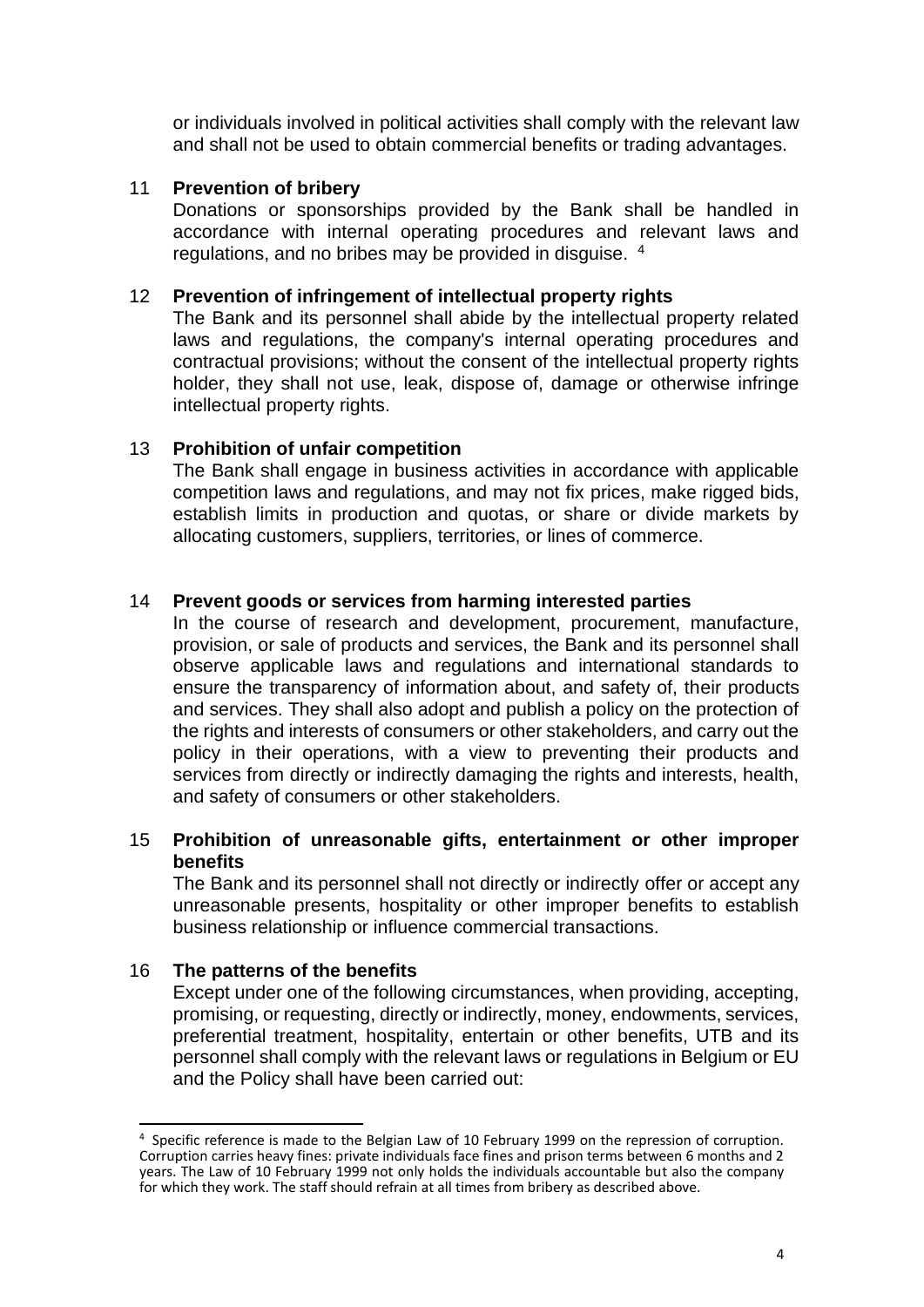- (1) Those who comply with the laws and regulations of the place of operation.
- (2) The conduct is undertaken to meet business needs and is in accordance with local courtesy, convention, or custom during domestic (or foreign) visits, reception of guests, promotion of business, and communication and coordination.
- (3) The conduct has its basis in ordinary social activities that are attended or others are invited to hold in line with accepted social custom, commercial purposes, or developing relationships.
- (4) Invitations to guests or attendance at commercial activities or factory visits in relation to business needs, when the method of fee payment, number of participants, class of accommodations, and the time period for the event or visit have been specified in advance.
- (5) Attendance at folk festivals that are open to and invite the attendance of the general public.
- (6) Rewards, emergency assistance, condolence payments, or honorariums from the management.
- (7) Benefits received or given occasionally in accordance with accepted social customs and that do not adversely affect specific rights and obligations.
- (8) Other conduct that complies with the rules of UTB.

# 17 **The procedures of receiving benefits**

Except under any of the circumstances set forth in Article 16, when UTB and UTB personnel are provided with or are promised, either directly or indirectly, money, endowments, services, preferential treatment, hospitality, entertain or other benefits by a third party, the matter shall be handled in accordance with the following procedures:

- (1) If there is no relationship of interest between the party providing or offering the benefit and the official duties of UTB's personnel, the personnel shall report to their immediate supervisor within 3 days from the acceptance of the benefit, and the Management Committee shall be notified if necessary.
- (2) If a relationship of interest does exist between the party providing or offering the benefit and the official duties of UTB's personnel, the personnel shall return or refuse the benefit, and shall report to his or her immediate supervisor and notify the Management Committee. When the benefit cannot be returned, then within 3 days from the acceptance of the benefit, the personnel shall refer the matter to Management Committee for handling.

"A relationship of interest between the party providing or offering the benefit and the official duties of UTB's personnel," as referred to in the preceding paragraph, refers to one of the following circumstances:

- (1) When the two parties have commercial dealings, a relationship of direction and supervision, or subsidies (or rewards) for expenses.
- (2) When a contracting, trading, or other contractual relationship is being sought, is in progress, or has been established.
- (3) Other circumstances in which a decision regarding UTB's business, or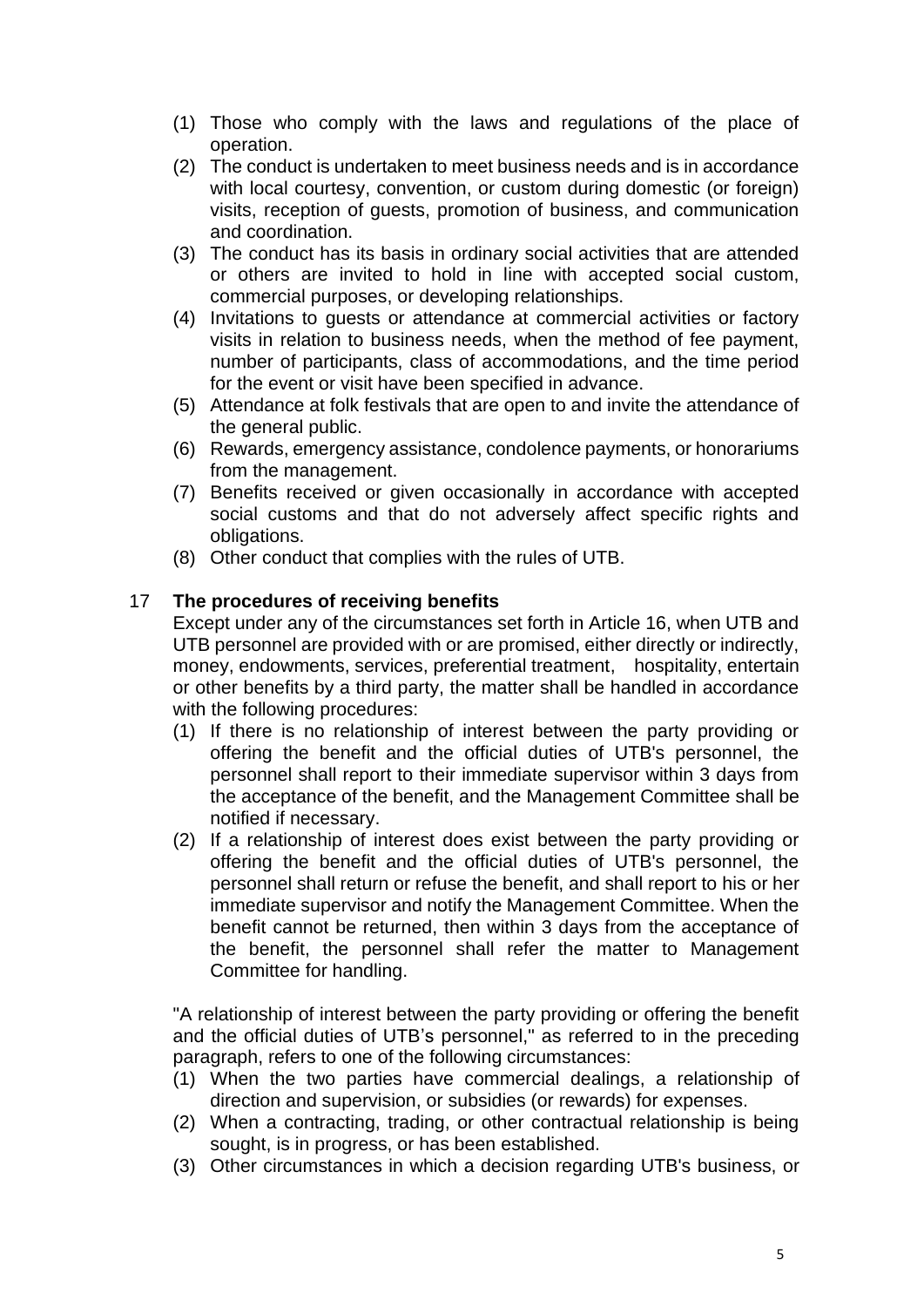the execution or non-execution of business, will result in a beneficial or adverse impact.

Management Committee shall make a proposal, based on the nature and value of the benefit under paragraph 1, that it be returned, accepted on payment, given to the public, donated to charity, or handled in another appropriate manner. The proposal shall be implemented after being reported to and approved by the Chairman.

### 18 **Periodical report to the Board**

The Board of Directors of UTB shall exercise the due care of good administrators to urge the company to prevent unethical conduct, always review the results of the preventive measures and continually make adjustments so as to ensure thorough implementation of its ethical corporate management policies.

To achieve sound ethical corporate management, Management Committee shall report the implementation of the Policy to the Board of Directors on a regular basis at least once a year.

### 19 **Conflict of interests**

When a director , supervisor, officer or other stakeholder of the Bank attending or present at a board meeting, or the juristic person represented thereby, has a stake in a proposal at the meeting , that director, supervisor, officer or stakeholder shall state the important aspects of the stake in the meeting and, where there is a likelihood that the interests of the Bank would be prejudiced, may not participate in the discussion or vote on that proposal, shall recuse himself or herself from any discussion and voting, and may not exercise voting rights as proxy on behalf of another director. The directors shall exercise discipline among themselves, and may not support each other in an inappropriate manner.

The Bank's personnel shall not take advantage of their positions or influence in the companies to obtain improper benefits for themselves, their spouses, parents, children or any other person. <sup>5</sup>

#### 20 **Confidentiality of business secrets**

All units of the Bank shall implement the management, preservation and confidentiality of the Bank's business secrets or know-how to ensure the continued effectiveness of the confidentiality mechanism.

#### 21 **Non-disclosure of business secrets**

The Bank's personnel shall strictly abide by the relevant business secrets of the Bank, shall not disclose the Bank 's trade secrets known to others, and shall not inquire or collect non-job related Bank 's trade secrets.

<sup>&</sup>lt;sup>5</sup> Furthermore, clear internal rules have been set for the Directors and the Managers of UTB with regard to the carrying out of external functions. External functions should not result for the directors and the managers in being exposed to possible conflicts of interest. These internal rules are based on the Royal Decree of 20 June 2012, implementing the regulations of the NBB of 6 December 2011 and on the Banking Law of 25 April 2014, articles62 and 355.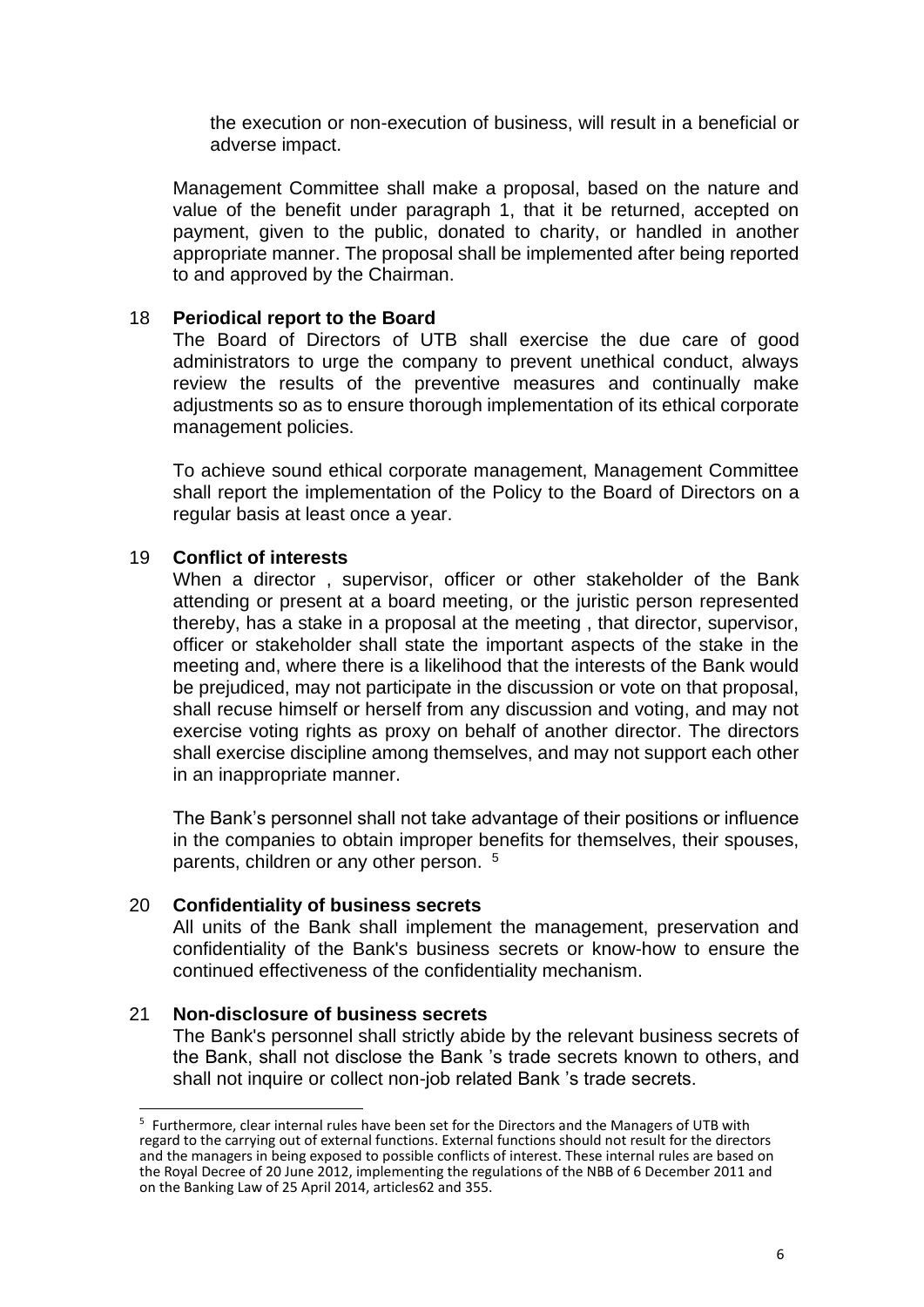# 22 **Prevent insider trading**

The Bank's personnel shall abide by the provisions of the Securities and Exchange Act of Republic of China (Taiwan) and the Belgian and EU laws and shall not use known undisclosed information to engage in insider trading or disclose it to others to prevent others from using the undisclosed information to engage in insider trading.

### 23 **Non-disclosure agreement**

Other institutions or personnel involved in the Bank's mergers, divisions, acquisitions and share transfers, important memoranda, strategic alliances, other business cooperation plans or important contracts should sign confidentiality agreements with the Bank and promise not to disclose the Bank's knowledge of the Bank Trade secrets or other material information to others, and the information may not be used without our consent.

### 24 **Accounting and internal control**

The Bank shall establish an effective accounting system and internal control system (including compliance) in order to detect business activities with a high risk of dishonesty. It shall not have external accounts or keep secret accounts, and shall review it at any time to ensure that the design and implementation of the system are continuously effective.

The internal auditor of the Bank shall periodically examine the Bank's compliance with the foregoing systems and prepare audit reports and submit the same to the compliance officer and the Audit and Risk Committee. The audit reports shall also be submitted to the Board of Directors.

# 25 **Communication and Training**

The chairman, managing directors, or senior management of the Bank shall communicate the importance of integrity to the Bank's personnel on a regular basis.

The Bank shall periodically organize training and awareness programs for its managers and employees.

The Bank shall incorporate the Policy with its employee performance appraisal system and human resource policies to establish a clear and effective reward and discipline system.

# 26 **Reporting System**

The Bank shall establish and publicly announce an independent mailbox or hotline to allow the insiders and outsiders to submit reports. Anyone who discovers that the Bank's staff violates the Policy shall immediately report it to the Compliance Officer. Confidentiality of the identity of whistle-blowers and the content of reported cases. <sup>6</sup>

 $6$  Reference is made to the UTB Whistleblowing policy, set up in accordance with Article 34-2 of